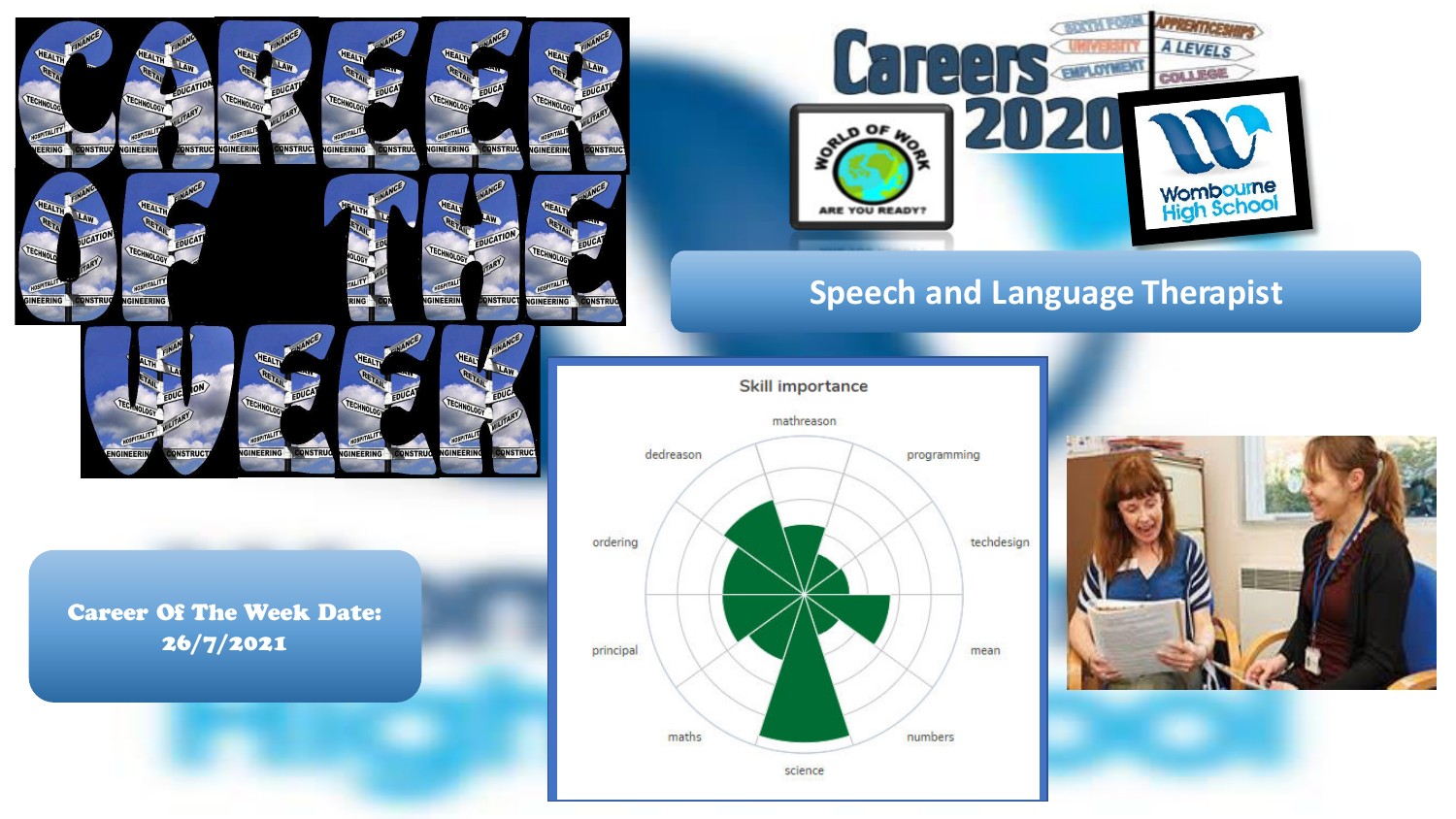

### **Speech and Language Therapist**



# £30,680 average salary

The UK average salary is £28,758

### 34 average weekly hours

There are 37.5 hours in the average working week

### 100% female

The UK workforce is 47% female and 53% male

#### **Description?**

Speech and language therapists are responsible for the assessment, diagnosis and treatment of speech, language, fluency and voice disorders caused by disability, injury or illness.

#### **Qualifications**

Entrants require a recognised graduate or postgraduate degree that encompasses both theory and clinical practice. Successful completion of these courses leads to eligibility for a certificate to practice and membership of the Royal College of Speech and Language Therapists. Full membership is granted after completion of a year of supervised, post-qualifying experience.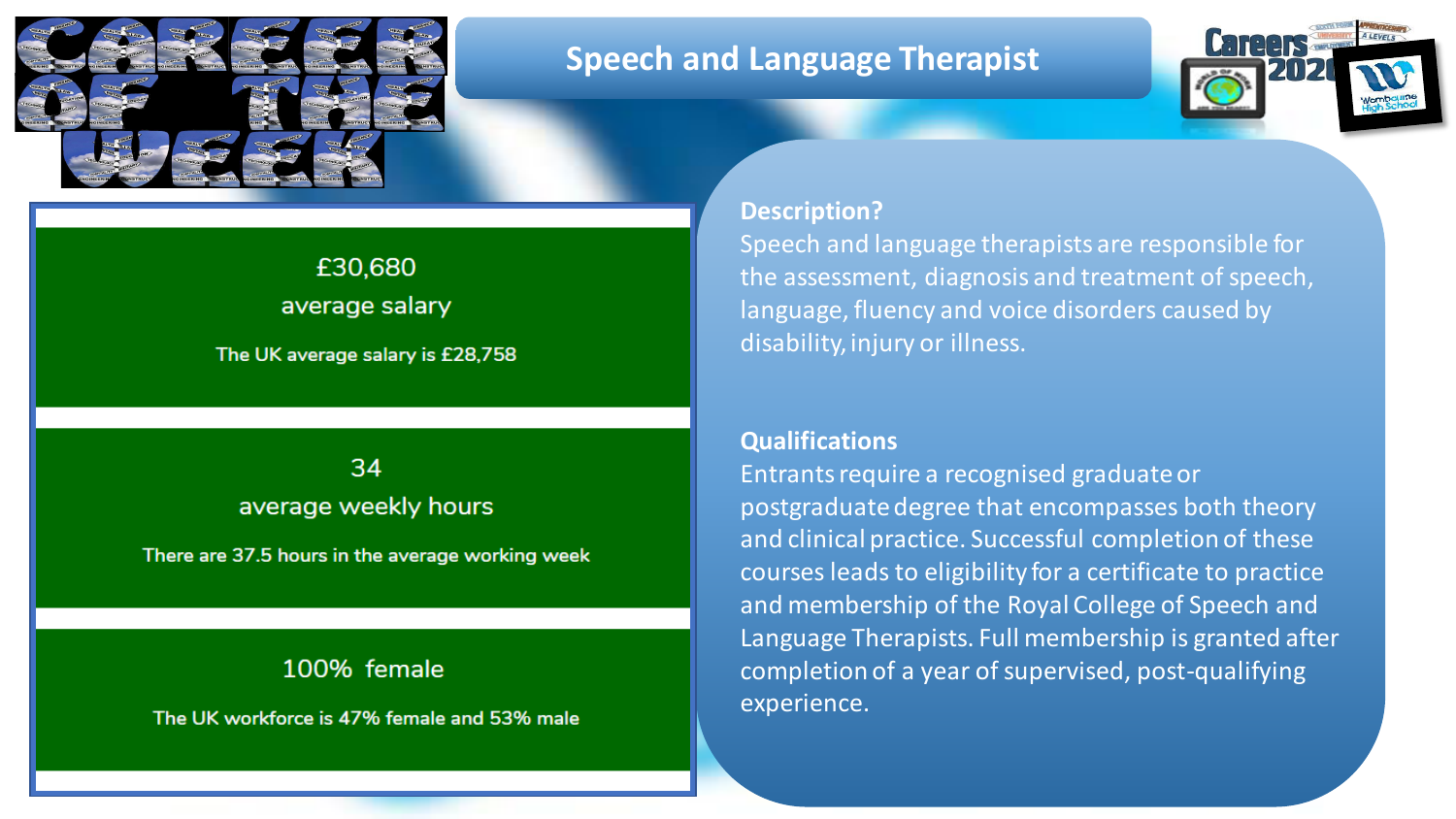

## **Speech and Language Therapist**





### **Task you may complete:**

- Assesses, tests and diagnoses a client's condition;
- Designs and initiates appropriate rehabilitation and/or remedial programmes of treatment;
- Treats speech and language disorders by coaching and counselling clients or through the use of artificial communication devices;
- Attends case conferences and liaises with other specialists such as doctors, teachers, social workers and psychologists;
- Counsels relatives to help cope with the problems created by a patient's disability;
- Writes reports and maintains client caseloads.